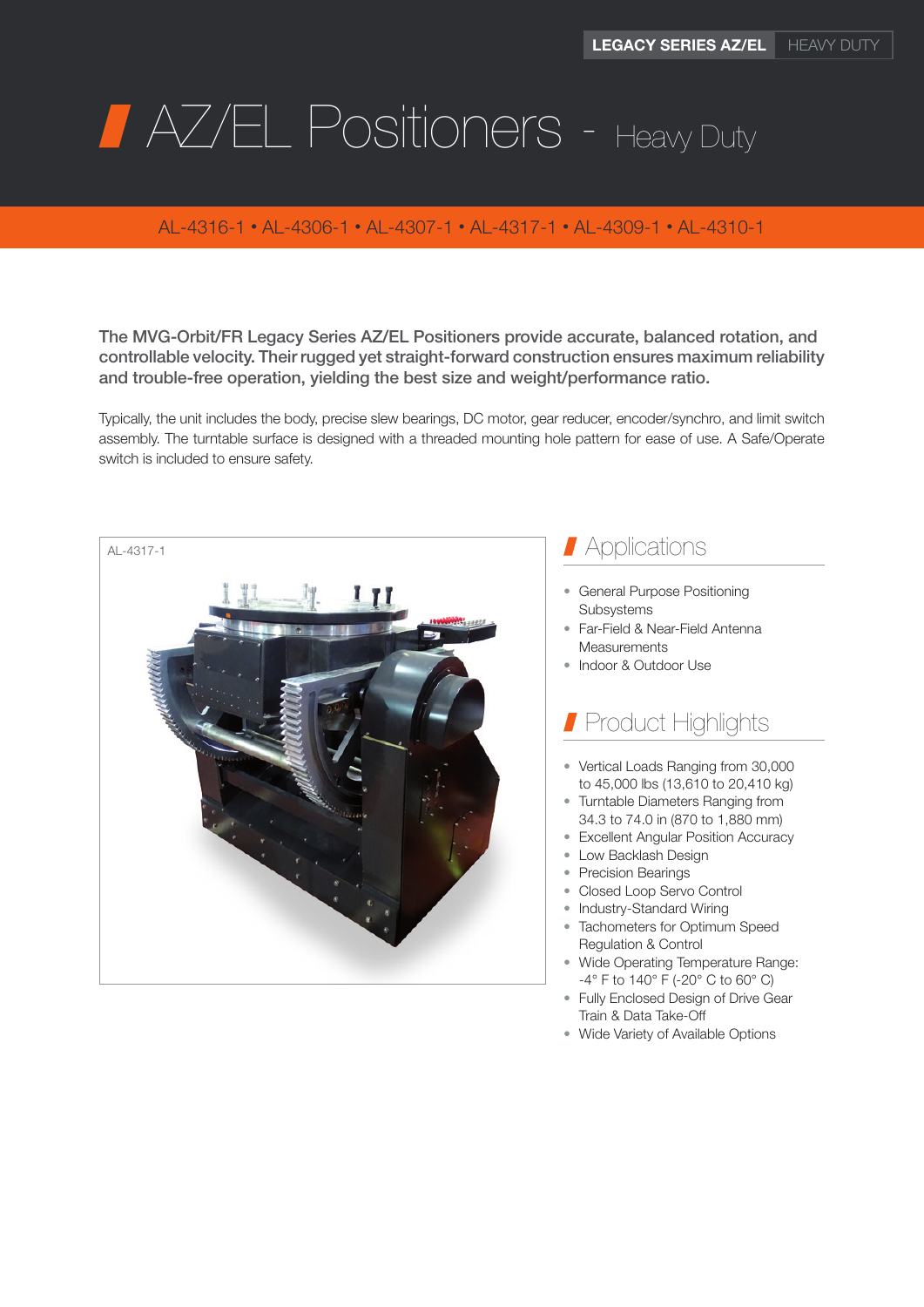#### Specifications - Legacy Series AZ/EL Heavy Duty Positioners

| <b>PARAMETER</b>                                  |                  | <b>UNITS</b> |                     |                     |                     |                     |                     |                     |
|---------------------------------------------------|------------------|--------------|---------------------|---------------------|---------------------|---------------------|---------------------|---------------------|
|                                                   |                  |              | AL-4316-1           | AL-4306-1           | AL-4307-1           | AL-4317-1           | AL-4309-1           | AL-4310-1           |
| <b>Dimensional Drawing Number</b>                 |                  | <b>DCD</b>   | 10-2099             | 10-1928             | 10-2100             | 216-0545            | 10-1929             | 10-1930             |
| <b>OPERATIONAL</b>                                |                  |              |                     |                     |                     |                     |                     |                     |
| <b>Bending Moment</b>                             |                  | ft-Ibs       | 30,000              | 35,000              | 45,000              | 55,700              | 150,000             | 300,000             |
|                                                   |                  | kg-m         | 4.150               | 4.840               | 6,220               | 7.700               | 20.740              | 41,480              |
| <b>Vertical Load</b>                              |                  | <b>lbs</b>   | 30,000              | 30,000              | 30,000              | 33,000              | 40,000              | 45,000              |
|                                                   |                  | kg           | 13,610              | 13,610              | 13,610              | 15,000              | 18,140              | 20,410              |
|                                                   | <b>Azimuth</b>   | ft-Ibs       | 2.800               | 3.000               | 5.000               | 10,000              | 30,000              | 30,000              |
| <b>Delivered Toraue</b>                           |                  | kg-m         | 390                 | 415                 | 690                 | 1,380               | 4,150               | 4,150               |
|                                                   | <b>Elevation</b> | ft-Ibs       | 20.000              | 24.000              | 30,000              | 52,000              | 100.000             | 260,000             |
|                                                   |                  | kg-m         | 2.765               | 3.320               | 4.150               | 7,200               | 13.830              | 35,950              |
|                                                   |                  | ft-Ibs       | 4,200               | 4,200               | 7,000               | 12,000              | 35,000              | 45,000              |
|                                                   | <b>Azimuth</b>   | kg-m         | 580                 | 580                 | 970                 | 1,660               | 4,840               | 6,220               |
| <b>Withstand Torque</b>                           | <b>Elevation</b> | ft-Ibs       | 30.000              | 35.000              | 45.000              | 60,000              | 150,000             | 300.000             |
|                                                   |                  | kg-m         | 4,150               | 4,840               | 6,220               | 8,370               | 20,740              | 41,480              |
|                                                   | <b>Azimuth</b>   | hp           | 3/4                 | 3/4                 | 3/4                 | 1.5                 | 5                   | 5                   |
| <b>Drive Power</b>                                | <b>Elevation</b> | hp           | 3/4                 | 3/4                 | 3/4                 | 1.5                 | 5                   | 5                   |
|                                                   | <b>Azimuth</b>   | rpm          | 0.5                 | 0.5                 | 0.2                 | 0.2                 | 0.33                | 0.15                |
| <b>Nominal Speed</b>                              | <b>Elevation</b> | deg/min      | 20                  | 20                  | 15                  | $\overline{7}$      | 25                  | 8                   |
| <b>Standard Angle</b><br><b>Transducer Format</b> |                  |              | Absolute<br>Encoder | Absolute<br>Encoder | Absolute<br>Encoder | Absolute<br>Encoder | Absolute<br>Encoder | Absolute<br>Encoder |
| <b>Standard</b>                                   | <b>Azimuth</b>   | deg          | ± 0.03              | ± 0.03              | ± 0.03              | ± 0.03              | ± 0.02              | ± 0.02              |
| <b>Accuracy</b>                                   | <b>Elevation</b> | deg          | ± 0.04              | ± 0.04              | ± 0.04              | ± 0.04              | ± 0.03              | ± 0.03              |
| <b>Maximum</b>                                    | <b>Azimuth</b>   | deg          | 0.04                | 0.04                | 0.04                | 0.04                | 0.03                | 0.03                |
| <b>Backlash</b>                                   | <b>Elevation</b> | deg          | 0.03                | 0.03                | 0.03                | 0.03                | 0.03                | 0.03                |
| <b>Elevation Limit-to-Limit Travel</b>            |                  | deg          | $+92$ to $-45$      | $+92$ to -45        | $+92$ to $-45$      | $+92$ to $-45$      | $+92$ to - 35       | $+92$ to $-45$      |

#### PHYSICAL

|                           | in  | 39.0  | 53.3  | 53.3  | 65.1 | 74.8   | 103.5  |
|---------------------------|-----|-------|-------|-------|------|--------|--------|
| Height at 0° Elevation    | mm  | 990   | .354  | .354  | 1654 | .900   | 2,630  |
|                           | lbs | 2,300 | 4.300 | 5,800 | 4840 | 15,000 | 35,000 |
| Weight                    | kg  | 1,043 | .950  | .750  | 2200 | 6,804  | 15,876 |
| <b>Turntable Diameter</b> | in  | 34.3  | 34.3  | 34.3  | 34.3 | 44.6   | 74.0   |
|                           | mm  | 870   | 870   | 870   | 870  | 1.134  | 088,1  |

#### ENVIRONMENTAL

|--|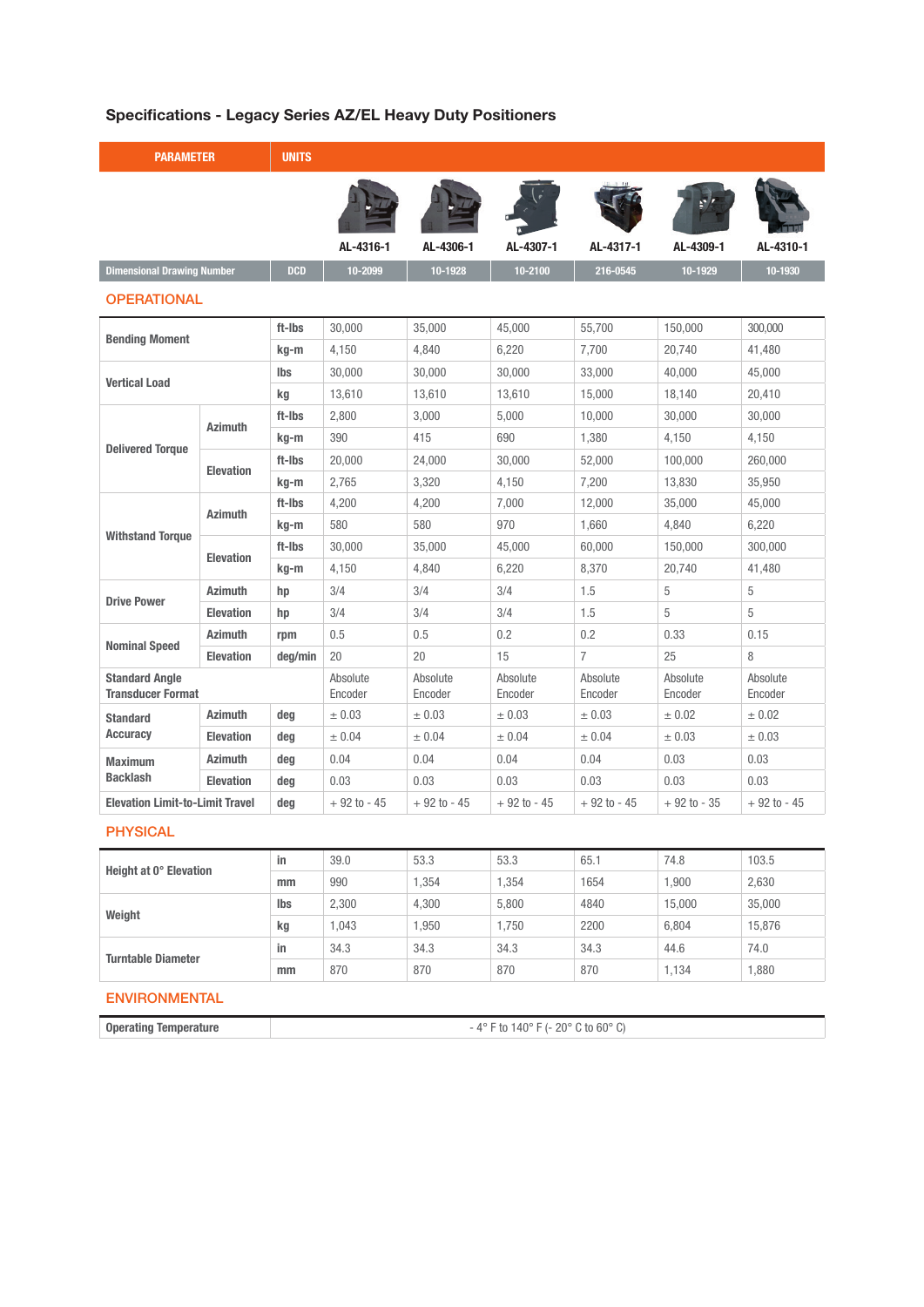| <b>PARAMETER</b> | <b>UNITS</b> |
|------------------|--------------|
|                  |              |













AL-4316-1 AL-4306-1 AL-4307-1 AL-4317-1 AL-4309-1 AL-4310-1

#### **OPTIONS**

| <b>EN001</b> | <b>Incremental Encoder</b><br>(Standard Accuracy)              |     | Opt                                                                                  | Opt                                                                                  | Opt                                                                    | Opt                                                                                         | Opt                                                                                  | Opt                                                                          |
|--------------|----------------------------------------------------------------|-----|--------------------------------------------------------------------------------------|--------------------------------------------------------------------------------------|------------------------------------------------------------------------|---------------------------------------------------------------------------------------------|--------------------------------------------------------------------------------------|------------------------------------------------------------------------------|
|              | <b>Accuracy - Azimuth</b>                                      | deg | ± 0.03                                                                               | ± 0.03                                                                               | ± 0.03                                                                 | ± 0.03                                                                                      | ± 0.02                                                                               | ± 0.02                                                                       |
|              | <b>Accuracy - Elevation</b>                                    | deg | ± 0.04                                                                               | ± 0.04                                                                               | ± 0.04                                                                 | ± 0.04                                                                                      | ± 0.03                                                                               | ± 0.03                                                                       |
| <b>EN002</b> | <b>Direct</b><br><b>Incremental Encoder</b><br>(High Accuracy) |     | Opt                                                                                  | Opt                                                                                  | Opt                                                                    | Opt                                                                                         | Opt                                                                                  | Opt                                                                          |
|              | <b>Accuracy - Azimuth</b>                                      | deg | ± 0.005                                                                              | ± 0.005                                                                              | ± 0.005                                                                | ± 0.005                                                                                     | ± 0.005                                                                              | ± 0.005                                                                      |
|              | <b>Accuracy - Elevation</b>                                    | deg | ± 0.005                                                                              | ± 0.005                                                                              | ± 0.005                                                                | ± 0.005                                                                                     | ± 0.005                                                                              | ± 0.005                                                                      |
| <b>EN003</b> | <b>Direct Absolute</b><br><b>Encoder</b><br>(High Accuracy)    |     | Opt                                                                                  | Opt                                                                                  | Opt                                                                    | Opt                                                                                         | Opt                                                                                  | Opt                                                                          |
|              | <b>Accuracy - Azimuth</b>                                      | deg | ± 0.005                                                                              | ± 0.005                                                                              | ± 0.005                                                                | ± 0.005                                                                                     | ± 0.005                                                                              | ± 0.005                                                                      |
|              | <b>Accuracy - Elevation</b>                                    | deg | ± 0.005                                                                              | ± 0.005                                                                              | ± 0.005                                                                | ± 0.005                                                                                     | ± 0.005                                                                              | ± 0.005                                                                      |
| <b>SR</b>    | Slip Ring <sup>3</sup>                                         |     | <b>SR051U</b><br>SR101U<br><b>SR201U</b><br>SR301U<br><b>SR402U</b><br><b>SR502U</b> | <b>SR051U</b><br>SR101U<br><b>SR201U</b><br>SR301U<br><b>SR402U</b><br><b>SR502U</b> | SR051U<br>SR101U<br>SR201U<br>SR301U<br><b>SR402U</b><br><b>SR502U</b> | <b>SR051U</b><br><b>SR101U</b><br><b>SR201U</b><br>SR301U<br><b>SR402U</b><br><b>SR502U</b> | <b>SR051U</b><br>SR101U<br><b>SR201U</b><br>SR301U<br><b>SR402U</b><br><b>SR502U</b> | SR051U<br>SR101U<br>SR201U<br>SR301U<br><b>SR402U</b><br><b>SR502U</b>       |
| <b>RJ</b>    | Rotary Joint <sup>3</sup>                                      |     | <b>RJ12U</b><br><b>RJ18U</b><br><b>RJ26U</b><br><b>RJ40U</b><br><b>RJ50U</b>         | <b>RJ12U</b><br><b>RJ18U</b><br><b>RJ26U</b><br><b>RJ40U</b><br><b>RJ50U</b>         | <b>RJ12U</b><br>RJ18U<br>RJ26U<br><b>RJ40U</b><br><b>RJ50U</b>         | <b>RJ12U</b><br><b>RJ18U</b><br><b>RJ26U</b><br><b>RJ40U</b><br><b>RJ50U</b>                | <b>RJ12U</b><br>RJ18U<br><b>RJ26U</b><br><b>RJ40U</b><br><b>RJ50U</b>                | <b>RJ12U</b><br><b>RJ18U</b><br><b>RJ26U</b><br><b>RJ40U</b><br><b>RJ50U</b> |
| <b>TH</b>    | <b>Central Thru-Hole</b><br><b>Inner Diameter</b>              |     | TH002-HD-U                                                                           | TH002-HD-U                                                                           | TH002-HD-U                                                             | TH002-HD-U                                                                                  | TH002-HD-U                                                                           | TH002-HD-U                                                                   |
|              |                                                                | in  | 6.5                                                                                  | 6.5                                                                                  | 6.5                                                                    | 6.5                                                                                         | 8.0                                                                                  | 8.0                                                                          |
|              |                                                                | mm  | 165                                                                                  | 165                                                                                  | 165                                                                    | 165                                                                                         | 203                                                                                  | 203                                                                          |
| EX           | <b>Internal Harnessing</b>                                     |     | EX002                                                                                | EX002                                                                                | EX002                                                                  | EX002                                                                                       | EX002                                                                                | EX002                                                                        |
| CF           | <b>Connector Format</b>                                        |     | $\overline{\phantom{0}}$                                                             | $\overline{\phantom{0}}$                                                             | $\overline{\phantom{0}}$                                               | $\qquad \qquad -$                                                                           | $\overline{\phantom{0}}$                                                             | $\overline{\phantom{0}}$                                                     |
| LS.          | <b>Leveling Screw (set)</b>                                    |     | LS002-4                                                                              | LS002-4                                                                              | LS002-4                                                                | LS002-4                                                                                     | $\overline{\phantom{0}}$                                                             | $\overline{\phantom{0}}$                                                     |
| <b>ST</b>    | <b>Stow Lock</b>                                               |     | <b>ST002U</b><br>ST002E                                                              | <b>ST002U</b><br>ST002E                                                              | ST002U<br><b>ST002E</b>                                                | ST002U<br>ST002E                                                                            | <b>ST002U</b><br>ST002E                                                              | <b>ST002U</b><br>ST002E                                                      |
| <b>MM</b>    | <b>Mounting Thread</b>                                         |     | <b>MM002</b>                                                                         | MM002                                                                                | <b>MM002</b>                                                           | <b>MM002</b>                                                                                | <b>MM002</b>                                                                         | MM002                                                                        |
| IC           | <b>Interlock Circuit</b>                                       |     | <b>IC002</b>                                                                         | <b>IC002</b>                                                                         | <b>IC002</b>                                                           | <b>IC002</b>                                                                                | <b>IC002</b>                                                                         | <b>IC002</b>                                                                 |

(-) N/A Opt Optional Deg degree